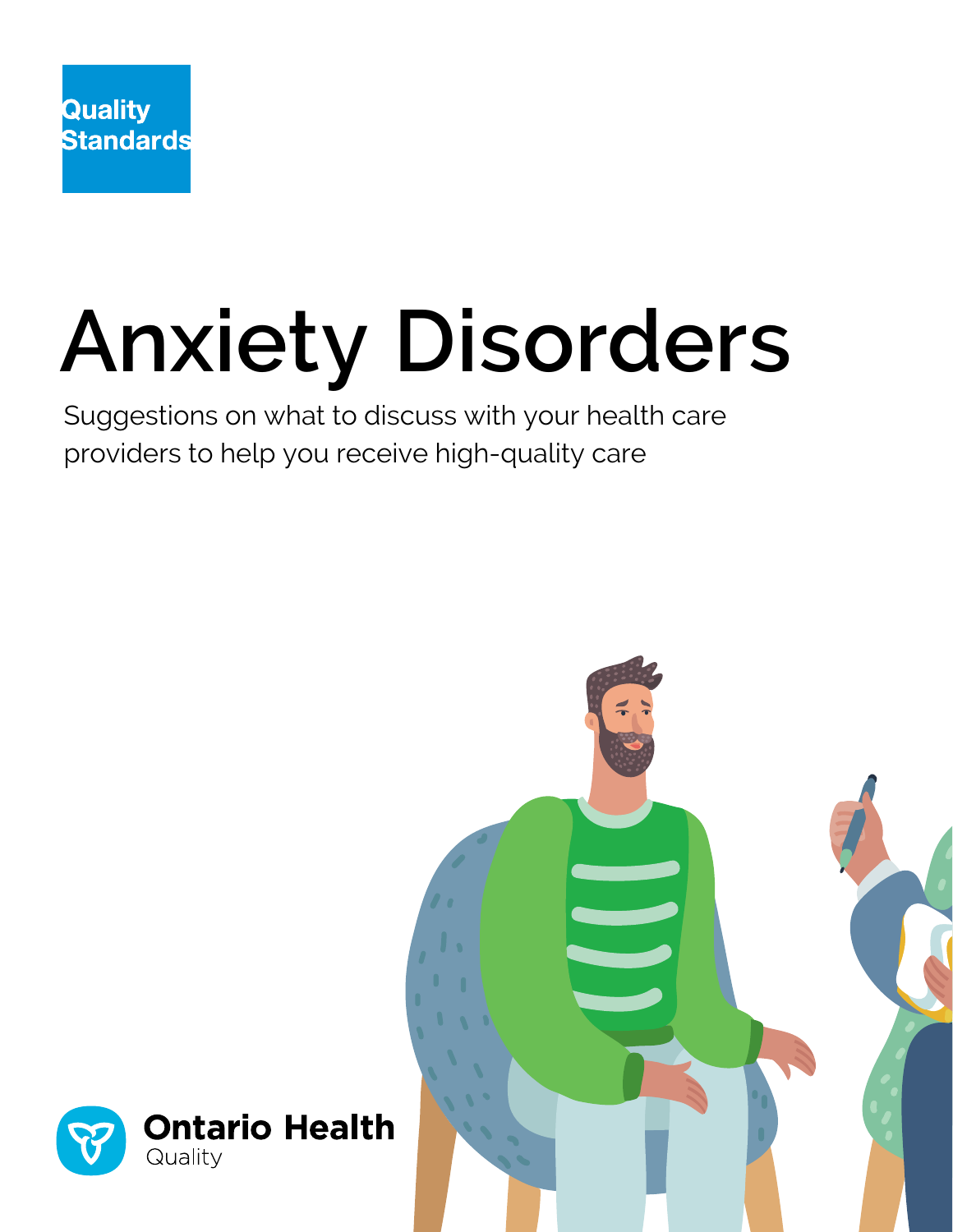

It's natural to feel anxious in stressful situations. Challenges at work, school, or home can spark fear and worry. Usually, anxiety goes away once a situation passes and things are resolved. But sometimes, anxiety continues or comes up in response to things that don't seem to affect other people.

When anxiety symptoms—such as worry or fear you can't control, trouble concentrating or sleeping, or a faster heart rate—don't go away on their own or get in the way of your everyday activities, this could be a sign of an anxiety disorder.

Living with an anxiety disorder is not easy. It is common—and OK—to feel selfconscious or worried about your symptoms. Although it may be difficult, talking with health care providers about your concerns and symptoms can help you get treatment that will help you feel better.

This guide can help you get ready for conversations with your health care providers. It shares what you can expect at your appointments and suggests things to discuss, like:

- [Getting help or a diagnosis](#page-4-0)
- [Treatment options](#page-6-0)
- [Follow-up care and planning for the future](#page-9-0)
- [Helpful resources](#page-10-0)

The questions included in this guide are optional. You're in control, so you can choose which ones you want to ask. There may also be other questions you want to add.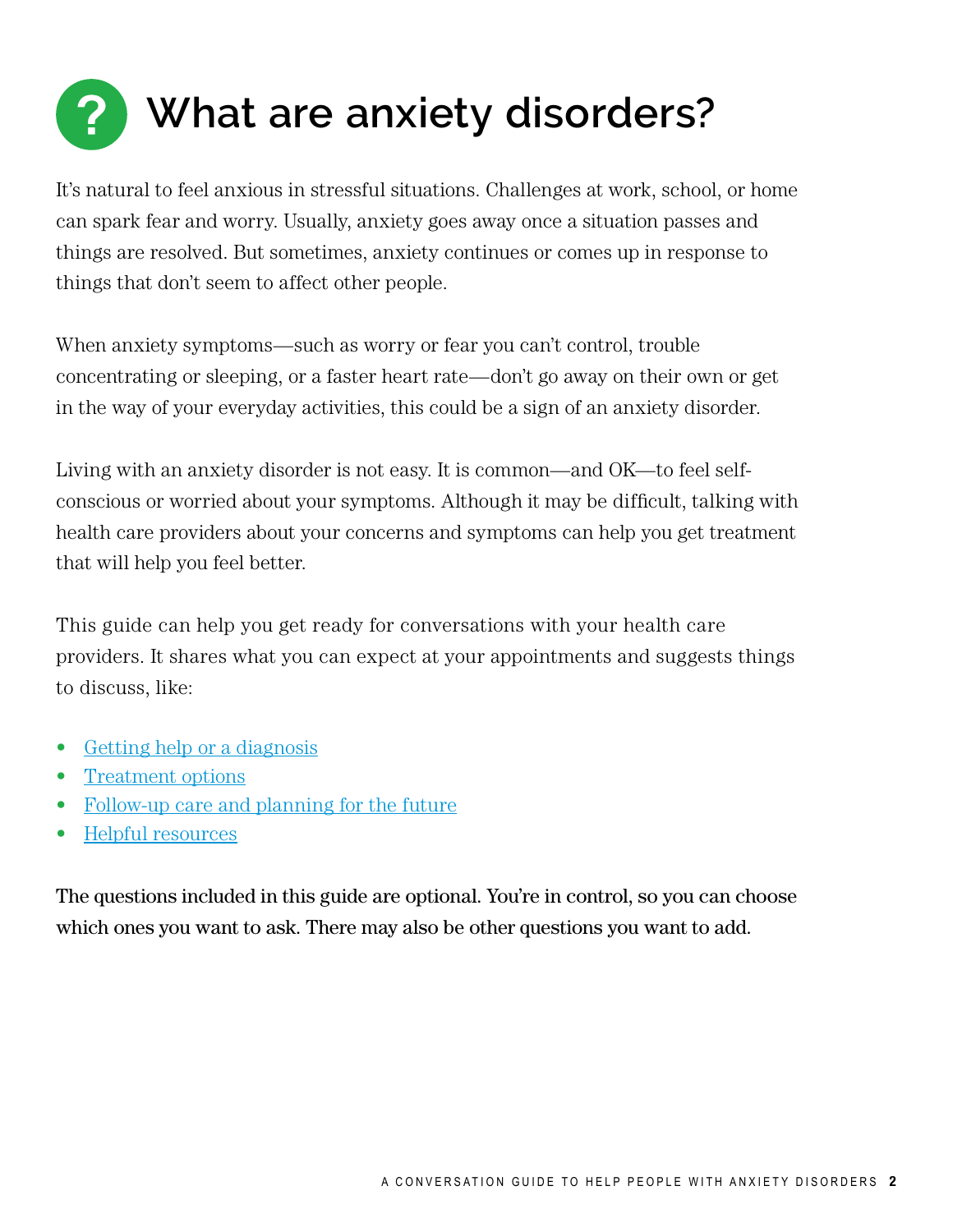### Are you in crisis? If you feel you need immediate help:

Contact your family doctor or nurse practitioner

Go to the nearest hospital or emergency room

Call 9-1-1

Call Telehealth Ontario at 1-866-797-0000

Call a helpline:

- Kids Help Phone: text CONNECT to 686868 or call 1-800-668-6868
- ConnexOntario: 1-866-531-2600
- [Ontario Distress Centres](http://www.dcontario.org/centres.html): Find a number for a crisis centre near you

### If you're a family member or friend:

You're an important part of the care team, and this guide can help you support your family member or friend as they manage and treat their anxiety disorder. Throughout this guide, there are suggested questions you can ask their health care provider, too.

Anxiety disorders are common. One in three people has an anxiety disorder. Also, there are different types of anxiety disorders. This guide is written for people with the types outlined below:

**Specific phobia** involves a heightened fear of an object or situation, such as an animal or heights. This fear affects the person's ability to do what they need or want to do.

Social anxiety disorder involves anxiety about interacting with others or being the centre of attention. There's a fear of being judged, embarrassed, or humiliated.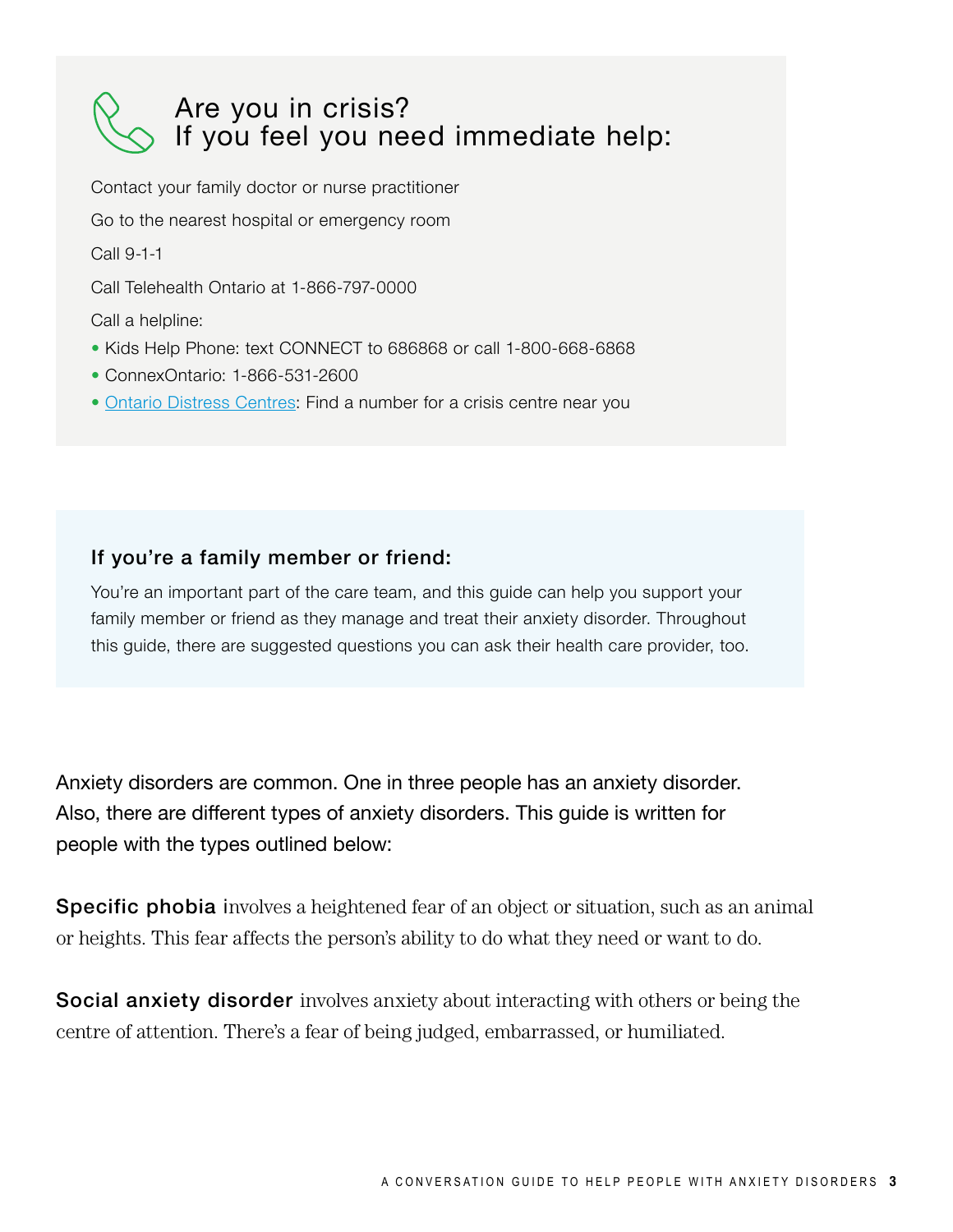Generalized anxiety disorder involves excessive worry about many things, such as work, health, or family, with symptoms like insomnia or trouble concentrating.

**Panic disorder** involves sudden, unexpected, recurring episodes of fear, along with physical symptoms like dizziness and trouble breathing. There might also be a fear that something terrible will happen, like losing control or dying. Individuals also worry about the panic attacks and often avoid situations where they might have more attacks (see "Agoraphobia").

Agoraphobia is a fear of situations that may feel difficult to escape or where it's hard to find help, such as in crowds or on public transportation. The fear is also focused on having a panic attack or symptoms that are sometimes associated with panic attacks.



["Why Are You Anxious?"](https://www.youtube.com/watch?v=iALfvFpcItE&feature=youtu.be) a video by AsapSCIENCE, shares some details about anxiety disorders and an overview of the different types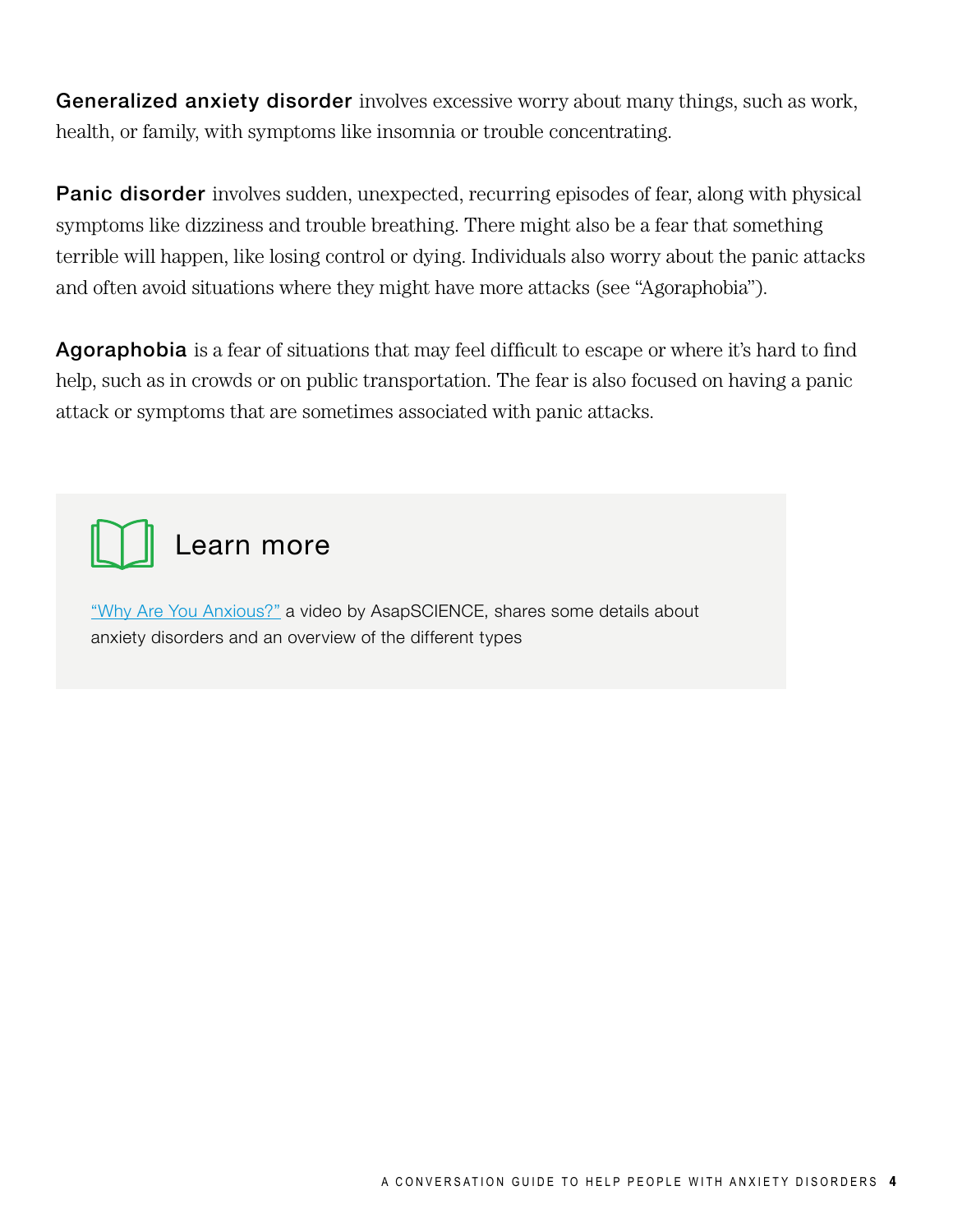# <span id="page-4-0"></span>**Talking about: getting help or a diagnosis**

Your health care provider can help you find answers about why you feel anxious or react to certain things with fear or distress. They'll also guide you through the steps toward feeling better.

### What can I do at this stage?

Reaching out to your health care provider, such as your family doctor or nurse practitioner, is a good first step. They will want to know about your symptoms to help make an accurate diagnosis.

Before your visit, think about how you feel physically and emotionally. For example, consider telling your health care provider if you experience more worry or fear, panic, and nervousness than you feel you can manage. Or if you have physical symptoms, such as restlessness, tense muscles, sweating, or trouble sleeping. You can also share:

- If there's anything at home, work, or school (including college or university) that makes things better or worse
- If talking about your anxiety makes you self-conscious or afraid
- If you've tried any treatments for anxiety before
- If your family has a history of anxiety or any mood disorders like depression or bipolar disorder
- If drugs or alcohol use are having a negative effect on your life

This information will help your health care provider decide if you show signs of an anxiety disorder. If you do, they will do a more formal assessment (or refer you to someone who will) to identify the specific disorder type, how severe it is, and what the next steps should be.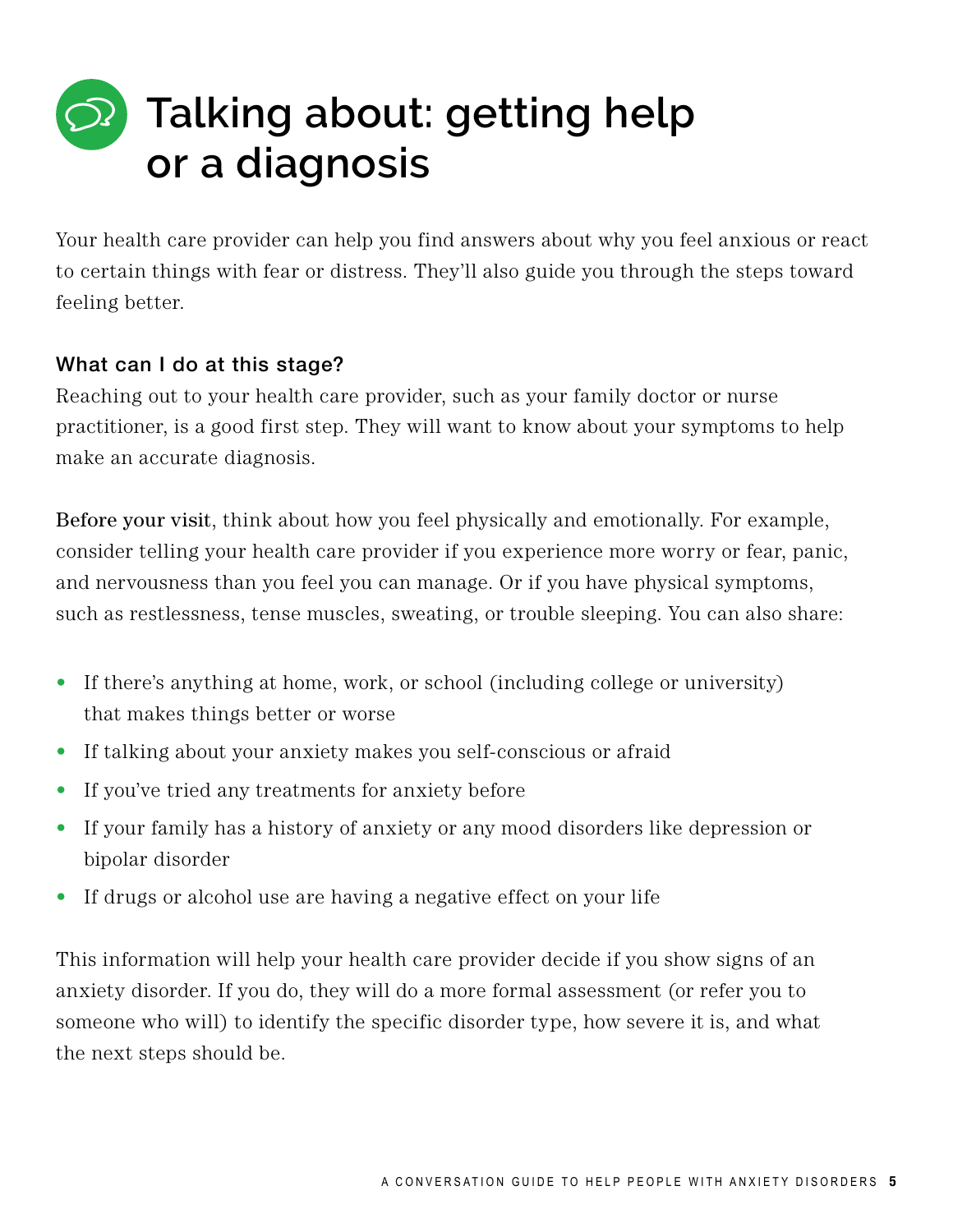### Questions you can ask your health care provider:

- How do we figure out if I have an anxiety disorder?
- Do I have an anxiety disorder? If yes, what kind?
	- Will I get better?

*When somebody takes you seriously, the positive emotion is that sense of relief … that you have a partner in your care.*

### PERSON WITH AN ANXIETY DISORDER



It can help to take notes during the visit. If it's hard for you to get down all the details, ask a friend or family member to take notes for you. That way, you can focus on the conversation with your health care provider and go back to the notes later.

If you're a family member or friend, questions you can ask the health care provider include:

- What do I need to know about this diagnosis?
- As a parent or guardian of a child with an anxiety disorder, how can I provide support (for example, through arrangements at school)?
- Who should I contact if I have questions?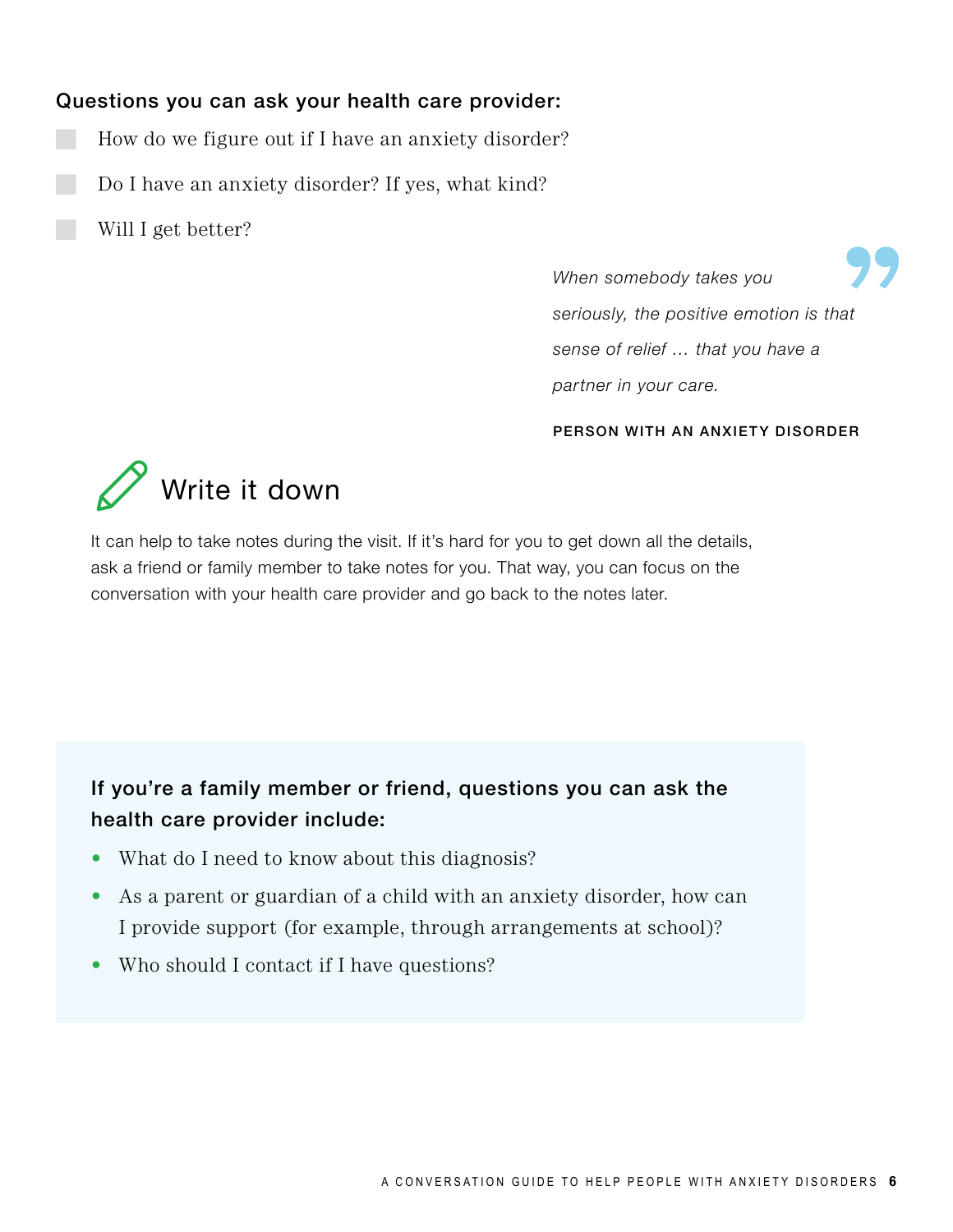<span id="page-6-0"></span>

There are different ways to treat anxiety disorders, but your treatment plan will be designed just for you. For example, learning about things you can do to deal with anxiety could be the first treatment step for someone. Another person might need therapy as their first step.

Health care providers usually recommend education, self-help, or cognitive behavioural therapy before they suggest medication.

### Education and self-help

Your health care provider can give you information about your disorder and share self-help resources and Internet-based tools to help you manage anxiety. They can also recommend support groups that can help you cope.

### Questions you can ask your health care provider:

What education or self-help resources, such as workbooks or websites, can help me manage my anxiety?

What support groups are available near me?

## Resources for selfhelp and peer support

- [Anxiety Canada](https://www.anxietycanada.com): Offers self-help tools and resources to help you manage your anxiety
- [Big White Wall](https://www.bigwhitewall.ca/v2/Home.aspx?ReturnUrl=%2f): A safe and anonymous peer support community that you can access anytime, anywhere
- [BounceBack:](https://bouncebackontario.ca) A free program to help people age 15 and older to learn to manage anxiety and depression

*I had a very positive experience with self-help. I found it very empowering … For me, putting [the responsibility] back on me and [realizing] things I can change, and there's a way out of this, was hugely helpful.*

PERSON WITH AN ANXIETY DISORDER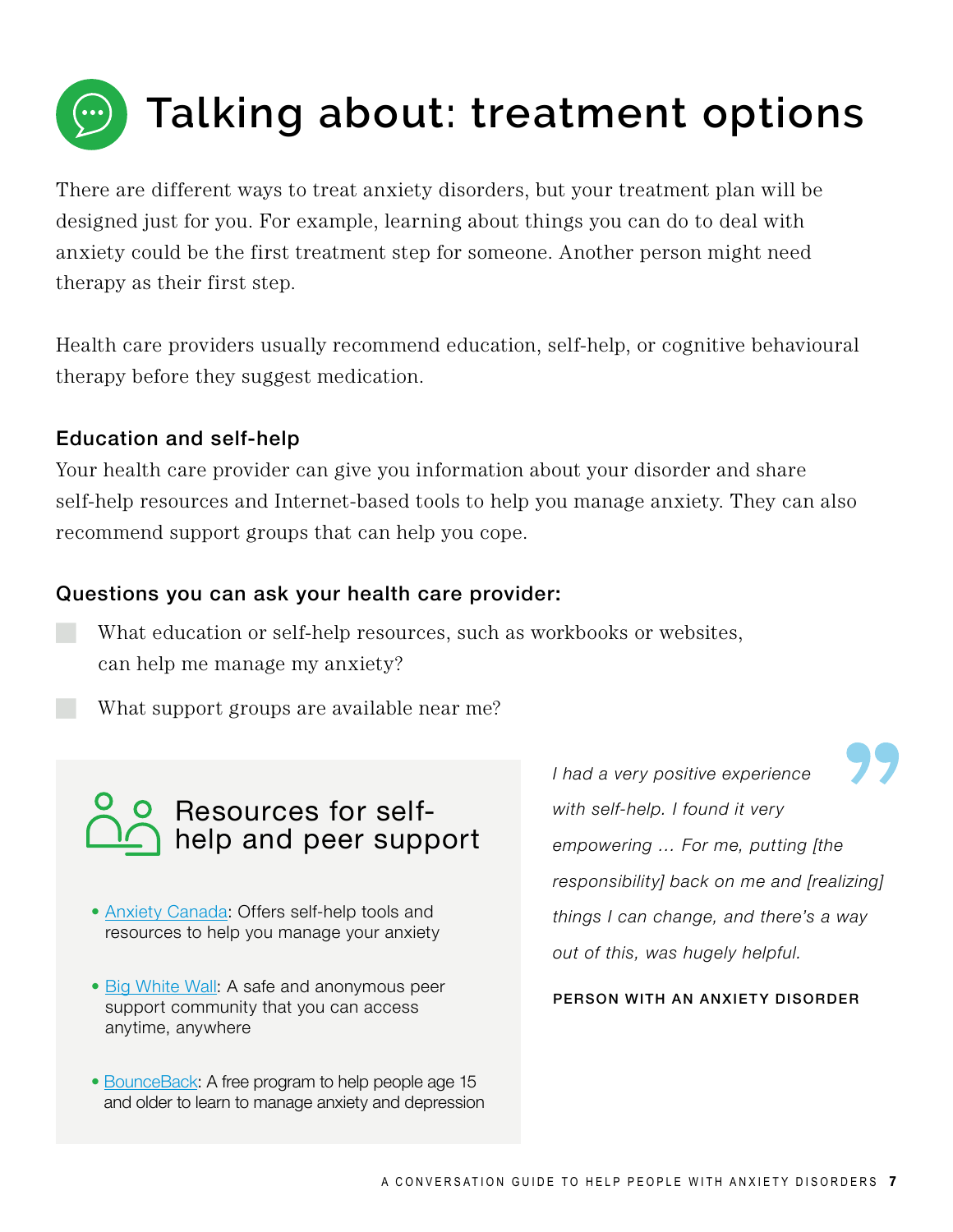### Cognitive behavioural therapy (CBT)

CBT teaches you to notice negative thinking patterns and learn how to replace them with more positive ones. It doesn't pressure you to be cheerful if you're nervous or scared, but it will gradually help you shift the way you think about and react to the things that make you anxious. For example, CBT can help someone who's anxious around social situations to gradually become more comfortable being around other people.

CBT is very helpful for most anxiety disorders for the long term. On its own, it can work just as well as medication; or, depending on the disorder type, it can be part of a treatment plan that includes medication.

### Questions you can ask your health care provider:

- Is CBT a good choice for me?
- Who provides CBT? What kind of training do they have? How can I find a health care provider who is a good fit for me?
- Will I have to pay for treatment? Are there free or low-cost options?

*[It's] important to have a good provider … It is possible to get the right fit. It might be a long process, but there is definitely hope.*

PERSON WHO FOUND HELP FOR THEIR MENTAL HEALTH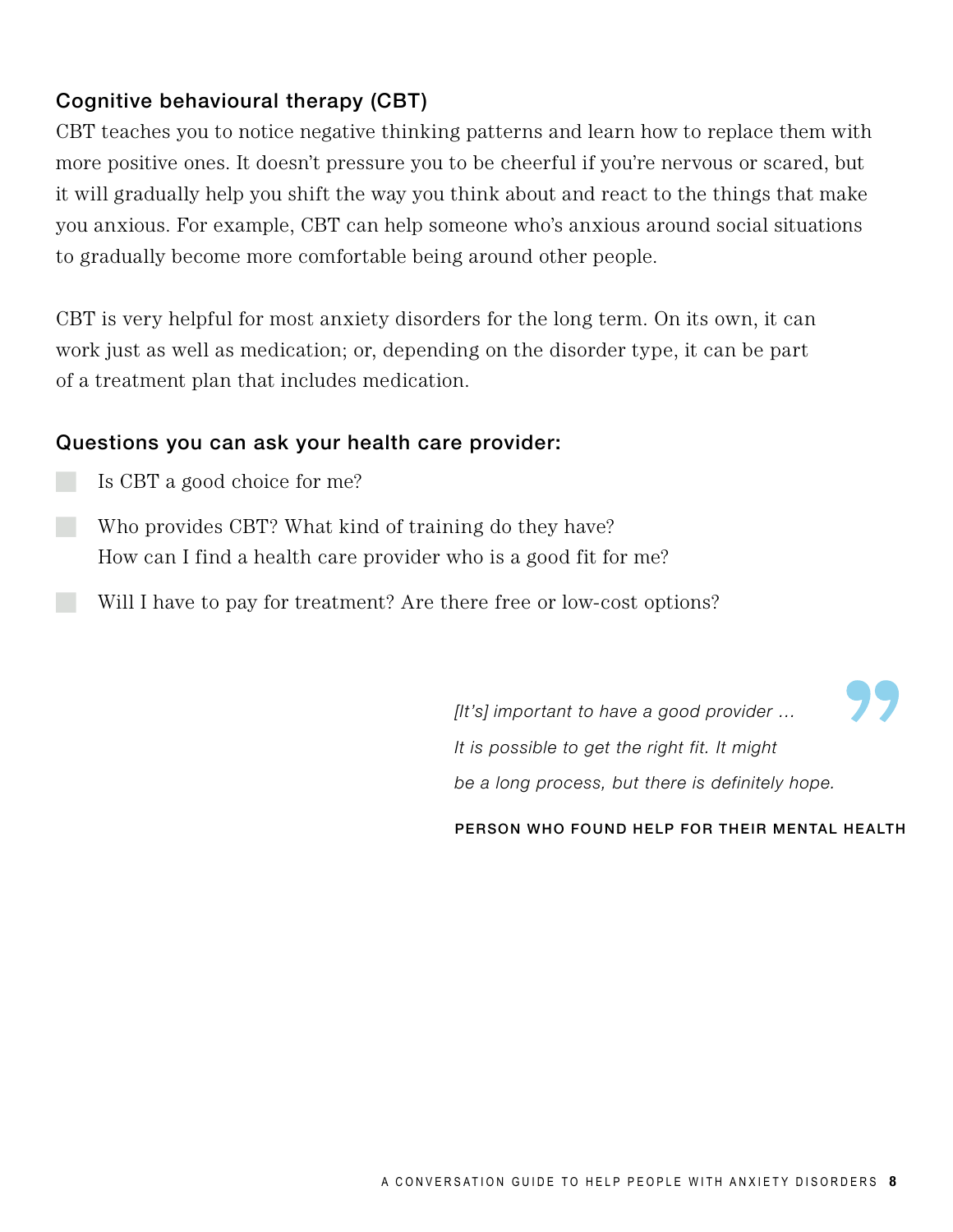### **Medication**

Your health care provider might prescribe medication, too. The type of medication will depend on the type of anxiety disorder you have. In some cases, like treatment for specific phobias, medication may not be as effective as cognitive behavioural therapy.

Common medications for anxiety disorders include selective serotonin reuptake inhibitors (SSRIs) or serotonin and norepinephrine reuptake inhibitors (SNRIs). These medications are also known as "antidepressants," but they are used to treat many different conditions, including anxiety disorders.

If your health care provider suggests a medication for your anxiety disorder, they should explain the risks and benefits so that, together, you can make an informed decision about what's right for you.

### Questions you can ask your health care provider:

- What medication might be a good choice for me?
- $\Box$  What are the side effects of this medication?
- If I'm feeling better, can I stop taking the medication?
- How long will it take before I feel better? What should I do if don't feel better or my symptoms get worse?

### If you're a family member or friend, you can ask the health care provider:

- What can I do to help and support my family member or friend during their treatment?
- What resources or support groups can help me as I support someone with an anxiety disorder?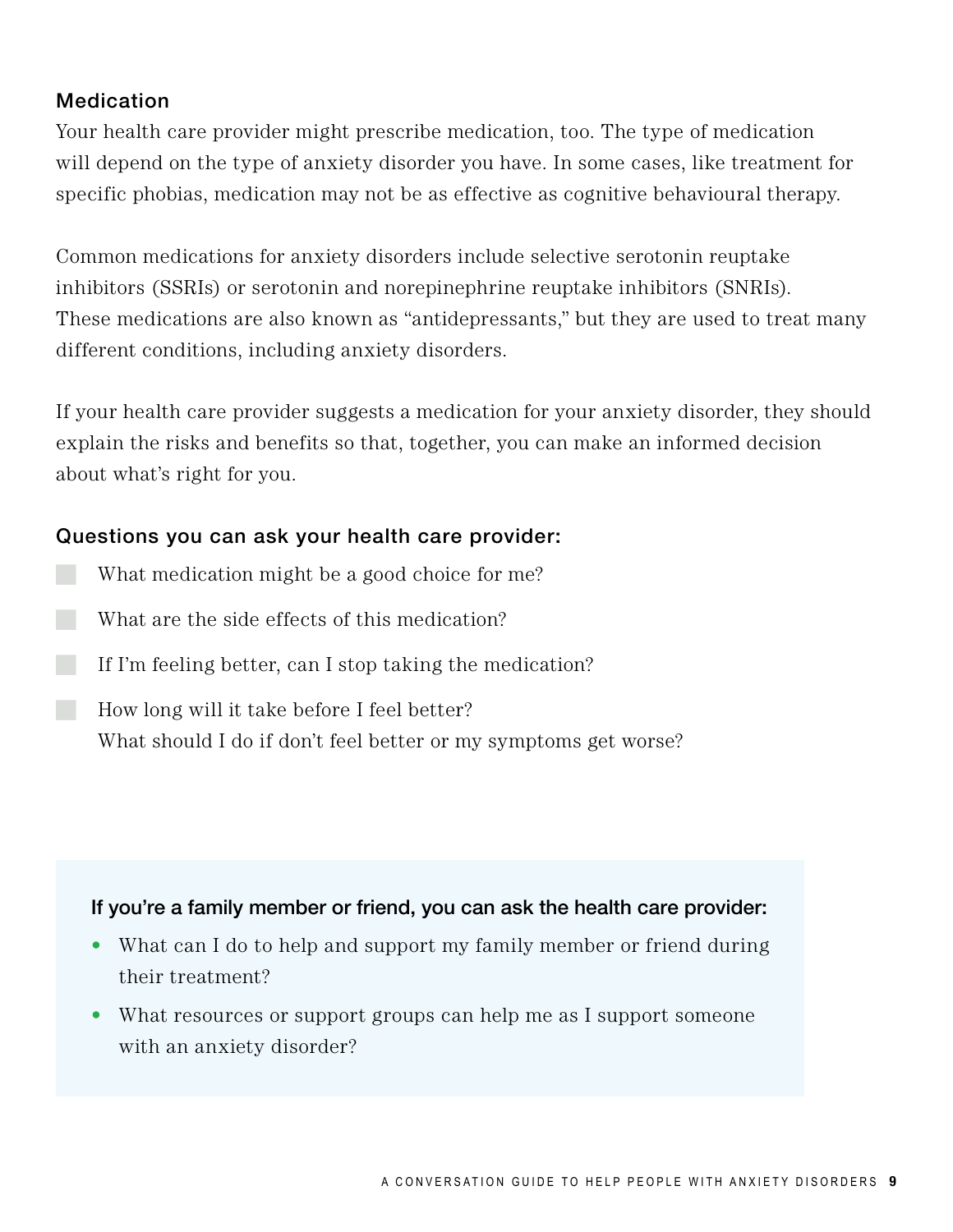# <span id="page-9-0"></span>**Talking about: follow-up care and planning for the future**

Education, self-help, cognitive behavioural therapy, or medication can help you manage your anxiety disorder. As you start to feel better, your health care provider should monitor your progress to make sure the treatment is helping.

Even after you have been feeling better for awhile, feelings of fear and anxiety could come back, along with old reactions. Your treatment plan should let you know how to spot signs of returning symptoms before they get worse, how to manage them, and when you should reach out for support.

### Questions you can ask your health care provider:

- What should I expect as things get better?
- What can I do to prevent my symptoms from getting unmanageable again?
- How often do I need to see my health care provider if I'm doing well?
	- If symptoms return, can I get care right away, or will I be on a wait list?

If you're a family member or friend, you can ask the health care provider:

- What are signs of symptoms that I can watch for?
- How can I support my family member or friend during this time?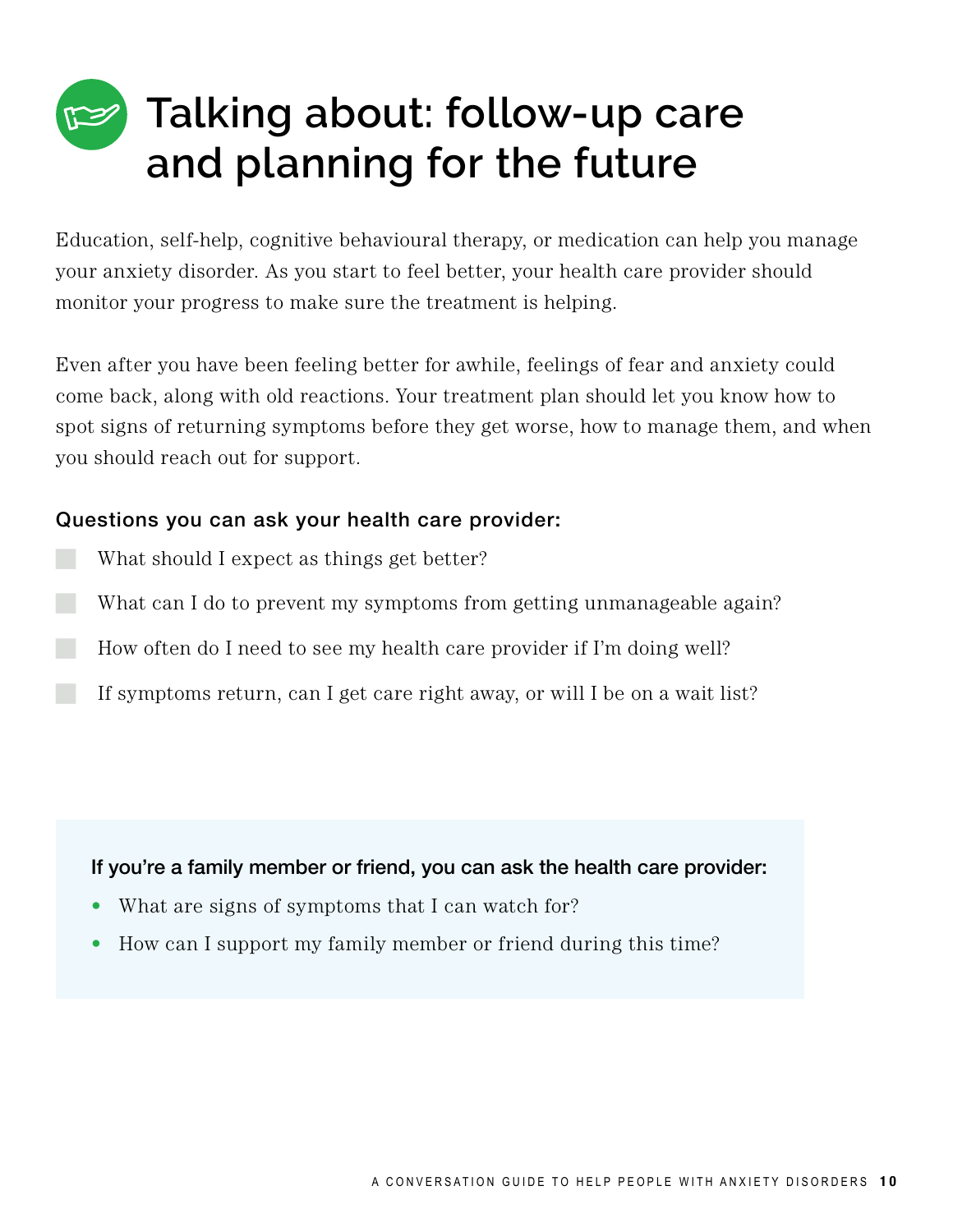<span id="page-10-0"></span>

### Navigation and referral services

[ConnexOntario](https://www.connexontario.ca) (1-866-531-2600): A 24/7 information and referral service that is free and confidential for people experiencing mental illness, problems with alcohol and drugs, and/or gambling.

[Family Navigation Project at Sunnybrook:](https://sunnybrook.ca/content/?page=family-navigation-project) A non-profit program designed to provide expert navigation of the mental health and addictions service system for youth aged 13 to 26 and their families in the Greater Toronto Area (Durham, Halton, Peel, Toronto, and York).

### **Helplines**

[Good2Talk](https://good2talk.ca) (1-866-925-5454): A free, confidential, and anonymous helpline for postsecondary students in Ontario, with a primary focus on those aged 17 to 25. It provides professional counselling and information and referrals for mental health, addictions, and well-being.

[Kids Help Phone](https://kidshelpphone.ca) (1-800-668-6868): This service offers bilingual professional counselling, information, referrals, and support for young people by phone, live chat, and texting.

[Ontario Distress Centres:](http://www.dcontario.org/centres.html) A free telephone helpline for people experiencing emotional distress (including suicide), providing confidential and caring emotional support. Find a local distress centre near you.

### Youth programs

[Youth Wellness Hubs Ontario](https://youthhubs.ca/en/): "One-stop shops" to help youth ages 12 to 25 get help with a variety of needs, including their mental health.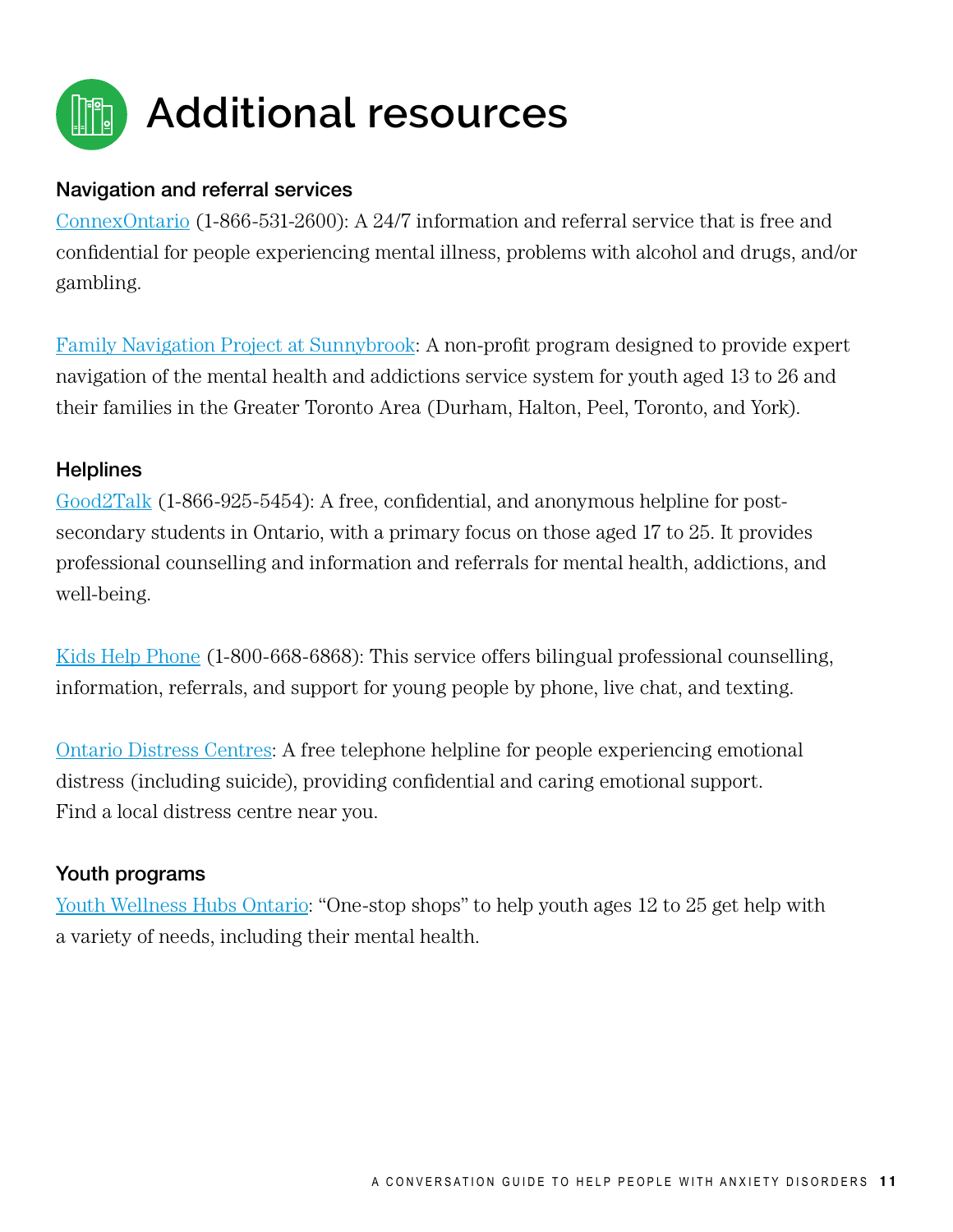# **For your reference: the quality standard in brief**

Ontario Health is committed to helping patients, health care providers, and organizations improve the quality of health care in Ontario.

We know that not everyone across the province receives the right care, every time. So, to help address gaps in care, Ontario Health, through its Quality business unit, produces quality standards that outline what quality care looks like for specific conditions and situations, such as anxiety disorders. Quality standards are based on current best evidence and input from patients, caregivers, and health care providers.

This patient guide accompanies the quality standard on anxiety disorders. If you're interested in learning more about the quality standard, you can access it [here](https://www.hqontario.ca/evidence-to-improve-care/quality-standards/view-all-quality-standards/anxiety-disorders) or review the following statements from it that guide clinicians on how to deliver high-quality care.

### Identification

People suspected to have an anxiety disorder are identified early using (1) a validated screening tool or recognized screening questions and (2) validated severity-rating scales.

### Comprehensive Assessment

People suspected to have an anxiety disorder, or who have had a positive screening result for an anxiety disorder, receive a timely comprehensive assessment to determine whether they have a specific anxiety disorder, the severity of their symptoms, whether they have any comorbid conditions, and whether they have any associated functional impairment.

### Support for Family

People with an anxiety disorder are encouraged to involve their family during their assessment and treatment, considering individual needs and preferences. Family members are connected to available resources and supports and provided with psychoeducation.

### Stepped-Care Approach

People with an anxiety disorder receive treatment that follows a stepped-care approach, providing the least intensive, most effective intervention first, based on symptom severity, level of functional impairment, and individual needs and preferences.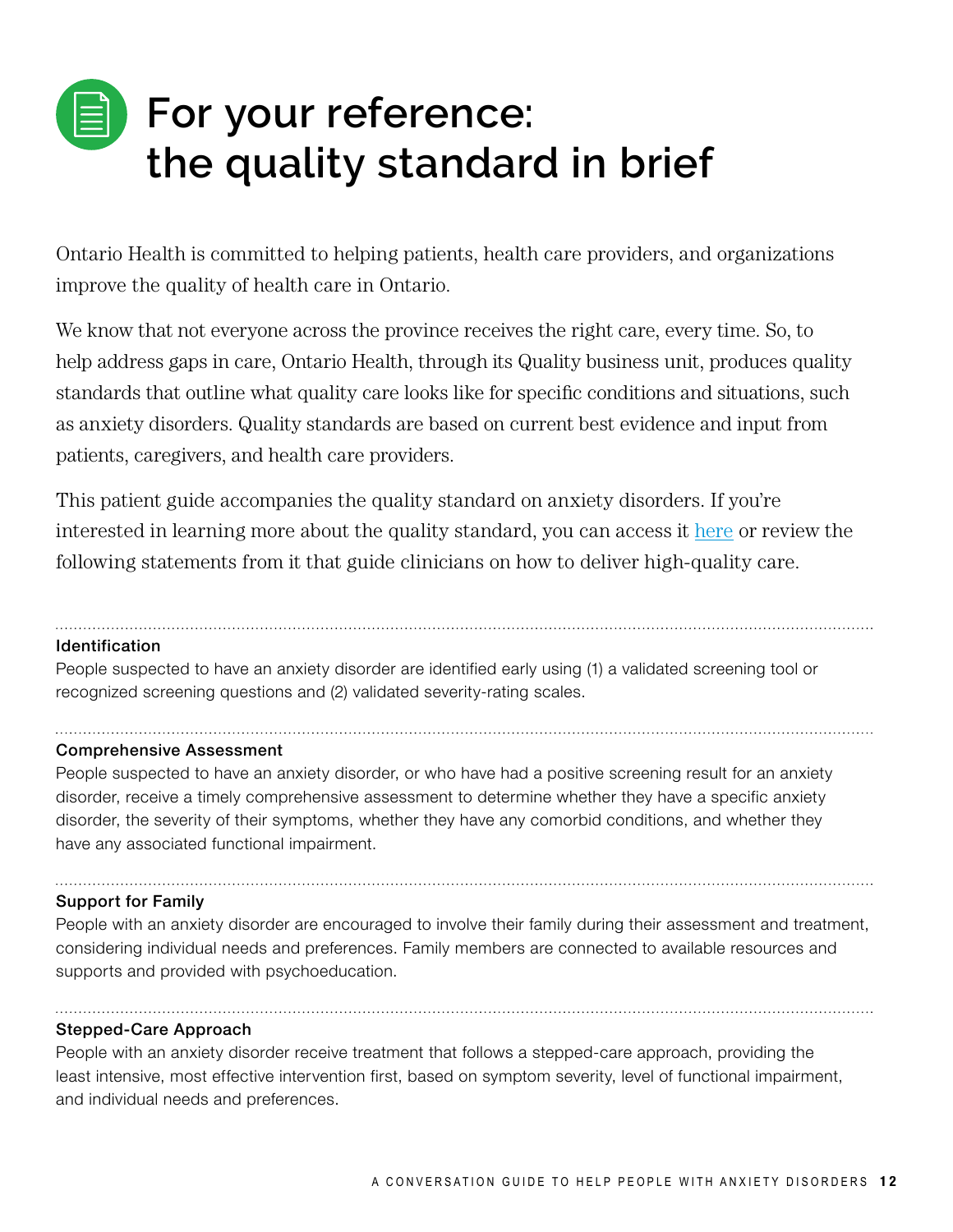#### Self-Help

People with an anxiety disorder are informed about and supported in accessing self-help resources, such as self-help books, Internet-based educational resources, and support groups, considering their individual needs and preferences and in alignment with a stepped-care approach.

### Cognitive Behavioural Therapy

People with an anxiety disorder have timely access to cognitive behavioural therapy, considering their individual needs and preferences and in alignment with a stepped-care approach. The cognitive behavioural therapy is delivered by a health care professional with expertise in anxiety disorders.

### Pharmacological Treatment

People with a moderate to severe anxiety disorder, or people who are not responding to psychological treatment, are offered pharmacological treatment based on their specific anxiety disorder, considering their individual needs and preferences and in alignment with a stepped-care approach.

#### **Monitoring**

People with an anxiety disorder have their response to treatment (effectiveness and tolerability) monitored regularly over the course of treatment using validated tools in conjunction with an assessment of their clinical presentation.

### Support During Initial Treatment Response

People with an anxiety disorder are informed about what to expect and supported during their initial treatment response. When initial treatment is not working, people with an anxiety disorder are reassessed. They are offered other treatment options, considering their individual needs and preferences and in alignment with a stepped-care approach.

### Specialized Expertise in Anxiety Disorders

People with an anxiety disorder who have not responded adequately to treatments are connected to a health care professional with specialized expertise in anxiety disorders.

### Relapse Prevention

People with an anxiety disorder who are receiving treatment are provided with information and education about how to prevent relapse and manage symptoms if they re-emerge.

### Transitions in Care

People with an anxiety disorder are given appropriate care throughout their lifespan and experience seamless transitions between services and health care professionals, including between care settings and from child and adolescent services to adult services.